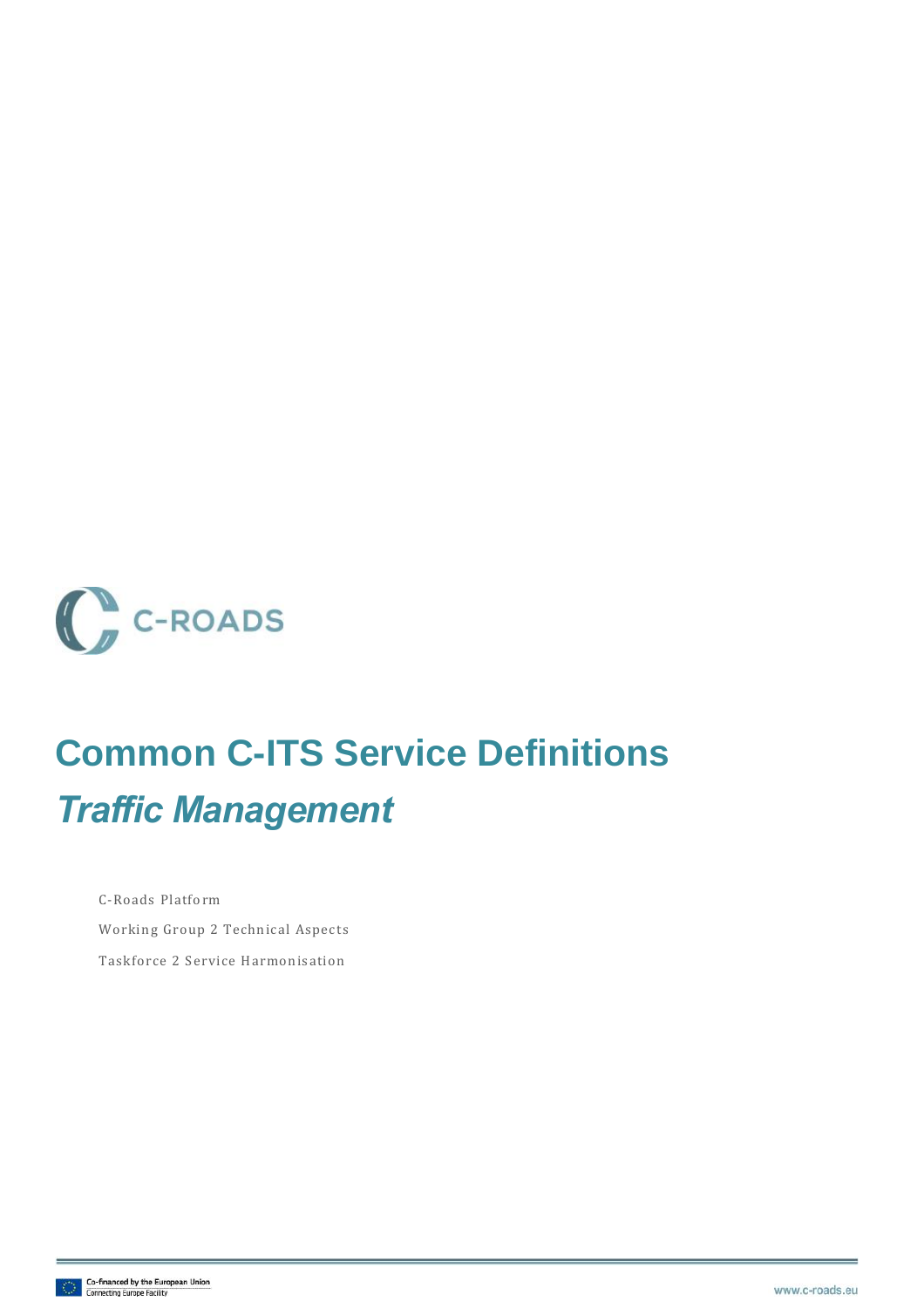

### **Publication History**

| <b>Version</b> | <b>Date</b> | <b>Description, updates and changes</b>                                                                                                | <b>Status</b> |
|----------------|-------------|----------------------------------------------------------------------------------------------------------------------------------------|---------------|
| 1.0            | 27.10.2017  | Started separate document for the use case Shockwave<br>Damping (SWD). Hence, the overarching service still needs to<br>be determined. | <b>draft</b>  |
| 1.1            | 13.11.2017  | Included Use Case description, incorporated results of reviews.                                                                        | draft         |
| 1.2            | 16.11.2017  | Included comments from Hessen Mobile review.<br>Included comments from SWD review call on 15.11.2017                                   | <b>draft</b>  |
| 1.0.3          | 01.12.2017  | Included changes from WG2 discussion in Paris on 24.11.2017                                                                            | draft         |
| 1.0.4          | 15.01.2018  | Included changes after TF2 Call on 12.01.2018                                                                                          | draft         |
| 1.0.5          | 17.01.2018  | Correction of some writing errors                                                                                                      | <b>draft</b>  |
| 1.0.6          | 26.01.2018  | Included BE/FL comments from 18.01.2018                                                                                                | draft         |
| 1.0.7          | 18.12.2018  | Included changes from WG2 review                                                                                                       | draft         |
| 1.0.8          | 10.10.2019  | Prepared for TF3 submission                                                                                                            | draft         |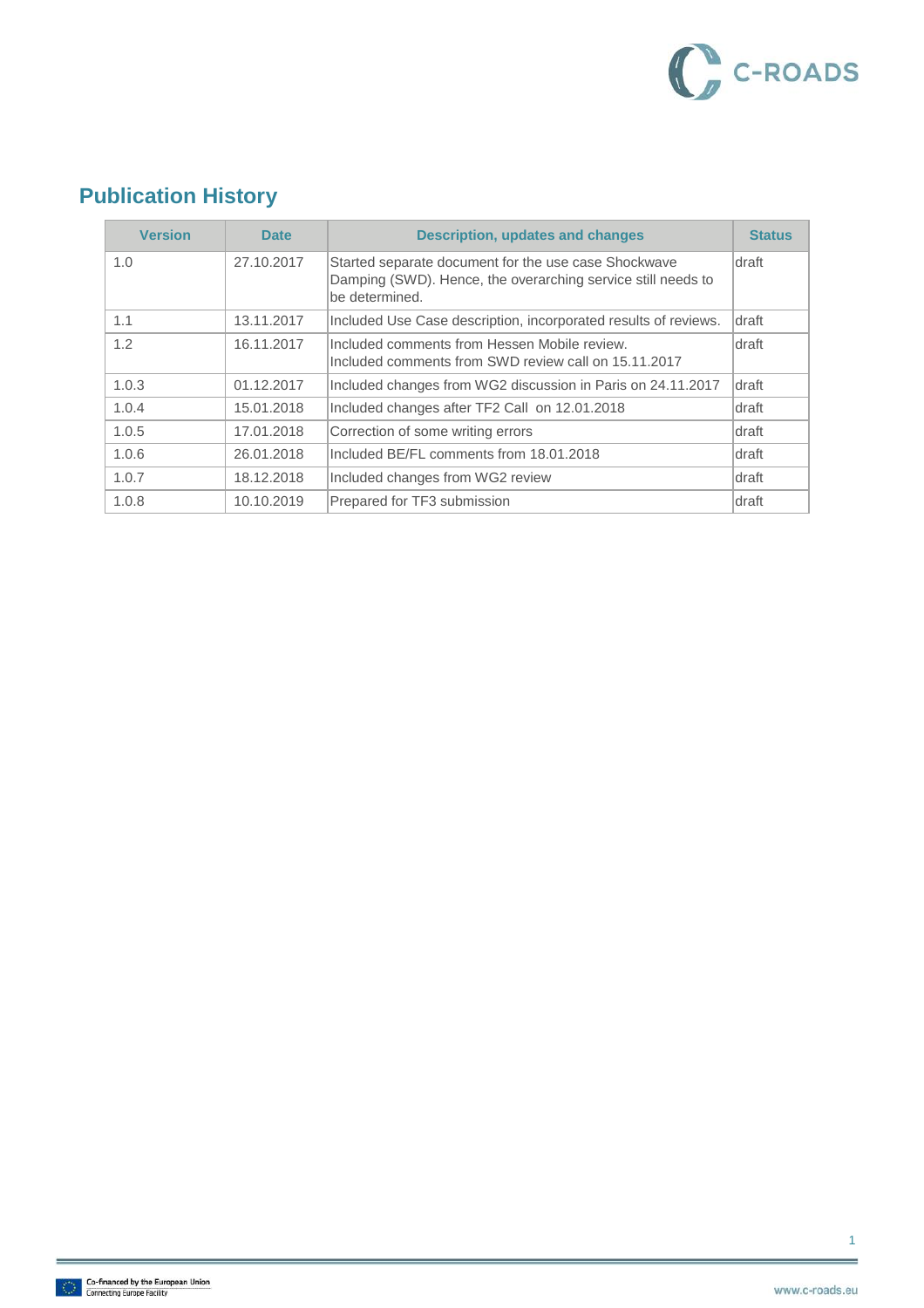

#### **Index**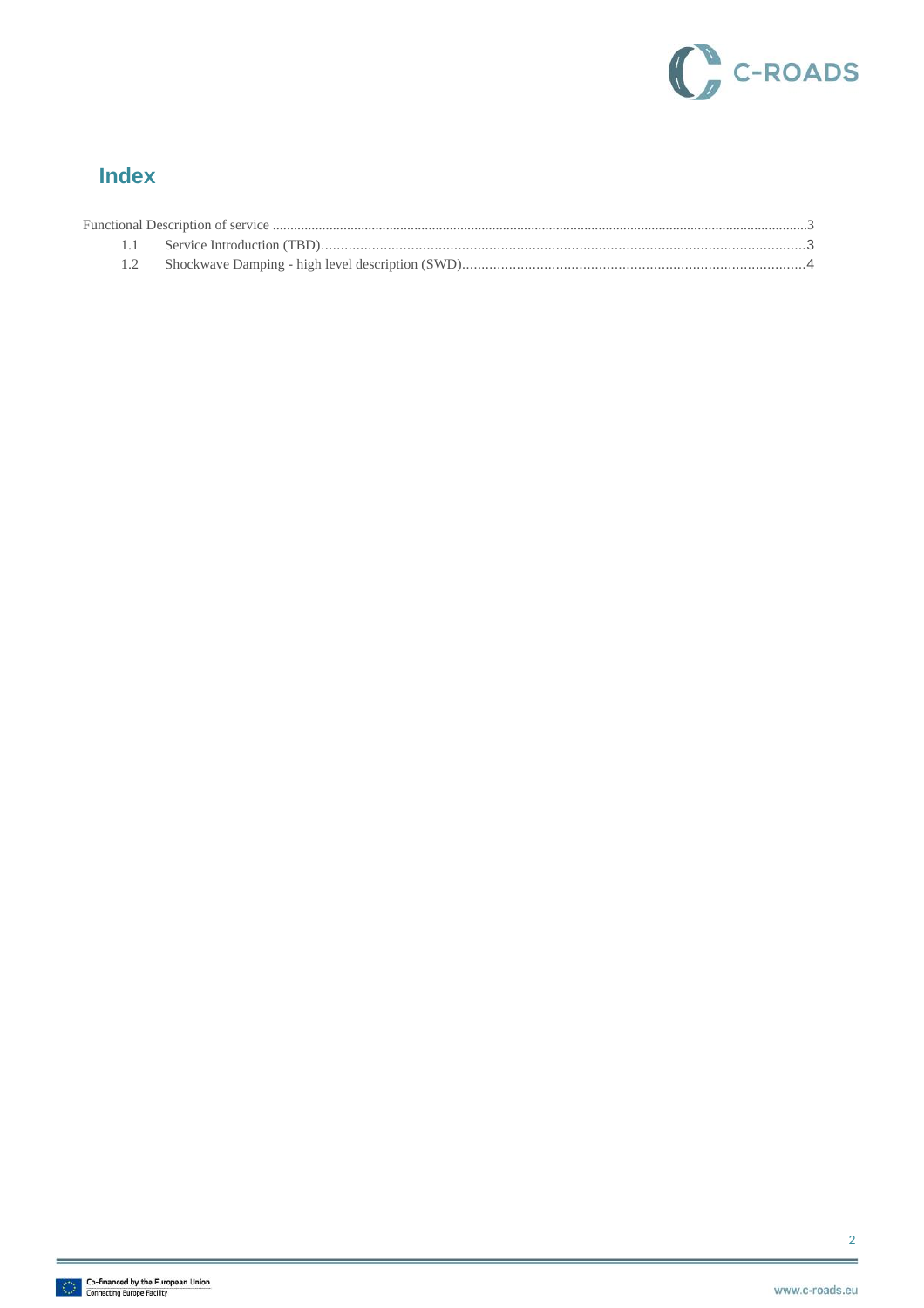

### <span id="page-3-0"></span>**Functional Description of service**

### <span id="page-3-1"></span>**1.1 Service Introduction (TBD)**

| <b>Service introduction</b> |                                              |  |
|-----------------------------|----------------------------------------------|--|
| <b>Summary</b>              |                                              |  |
| <b>Background</b>           |                                              |  |
| Objective                   |                                              |  |
| <b>Expected benefits</b>    |                                              |  |
| <b>Use Cases</b>            | Shockwave Damping.<br>1.<br><b>TBD</b><br>2. |  |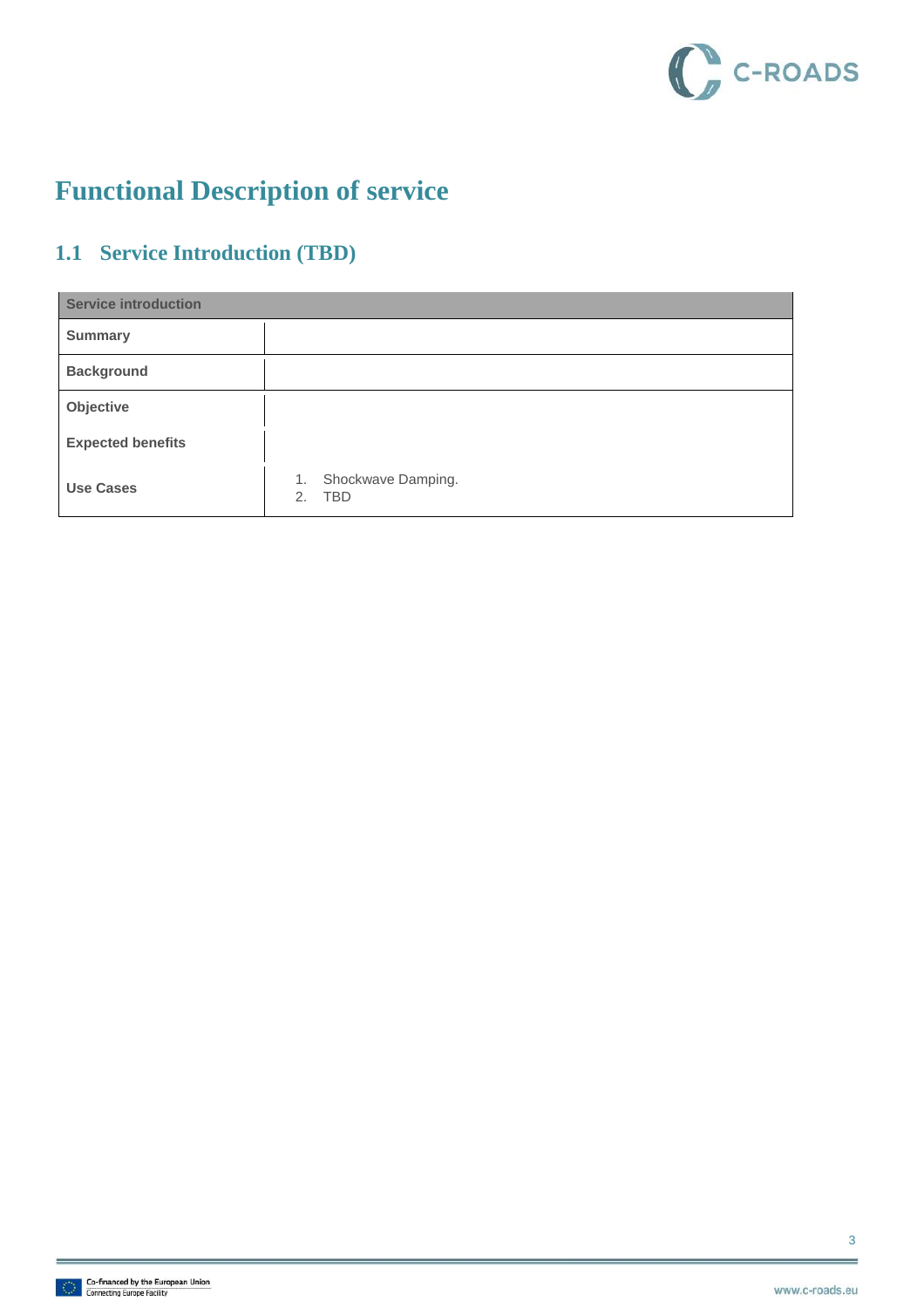

#### <span id="page-4-0"></span>**1.2 Shockwave Damping - high level description (SWD)**

| <b>Use case introduction</b> |                                                                                                                                                                                                                                                                                                                                                                                                                                                                                                                                                              |                                                                                                             |
|------------------------------|--------------------------------------------------------------------------------------------------------------------------------------------------------------------------------------------------------------------------------------------------------------------------------------------------------------------------------------------------------------------------------------------------------------------------------------------------------------------------------------------------------------------------------------------------------------|-------------------------------------------------------------------------------------------------------------|
| <b>Summary</b>               | Providing I2V in-car information to avoid emerging or ideally even accomplish the<br>elimination of shockwave situation in highway traffic.                                                                                                                                                                                                                                                                                                                                                                                                                  |                                                                                                             |
| <b>Background</b>            | Shockwaves can occur in dense traffic when on some highway points the vehicles are<br>driving relatively close to each other and/or change their speed or driving lane abruptly. In<br>addition, it can be a result of a temporary overload on a highway ramp (due to traffic lights<br>e.g. at the junction). In such situations, a braking action by a single vehicle may lead to a<br>disturbance that propagates or even amplifies in upstream direction, ultimately bringing the<br>upstream vehicles to a full stop.<br>flow' and 'congested' traffic. | In traffic jams, shockwaves can propagate during vehicles constantly alternate between 'free                |
| Objective                    | UC SWD is aimed at damping or dissolving shockwaves on the roadmap with help of<br>C-ITS concepts.<br>Therefore - the main goal is - to lessen or prevent shockwaves and to avoid occurrence of a                                                                                                                                                                                                                                                                                                                                                            |                                                                                                             |
|                              | traffic jam (TJ). If nevertheless the TJ takes place, the Use Case (UC) - Traffic Jam ahead<br>Warning (TJW) becomes relevant.                                                                                                                                                                                                                                                                                                                                                                                                                               |                                                                                                             |
|                              | <b>Shockwave Damping</b><br><b>SWD</b>                                                                                                                                                                                                                                                                                                                                                                                                                                                                                                                       | <b>Traffic Jam Warning</b><br><b>TJW</b>                                                                    |
|                              | Free flowing traffic                                                                                                                                                                                                                                                                                                                                                                                                                                                                                                                                         | Free flowing traffic                                                                                        |
|                              | $\bullet$<br>Communication:<br>a) I2V:<br>speed<br>recommendation<br>$b)$ $V2I$ :<br>vehicle movements                                                                                                                                                                                                                                                                                                                                                                                                                                                       | <b>Communication:</b><br>a) I2V and V2I<br>congestion warning<br>b) V2I:<br>vehicle movements               |
|                              | congested traffic                                                                                                                                                                                                                                                                                                                                                                                                                                                                                                                                            | congested traffic                                                                                           |
|                              | no "traffic jam" required<br>just "dense traffic"<br>not reasonable when<br>everything almost standstill                                                                                                                                                                                                                                                                                                                                                                                                                                                     | detected "traffic jam" exists<br>(e.g. due to accident,<br>roadworks, high demand)<br>regardless of density |

4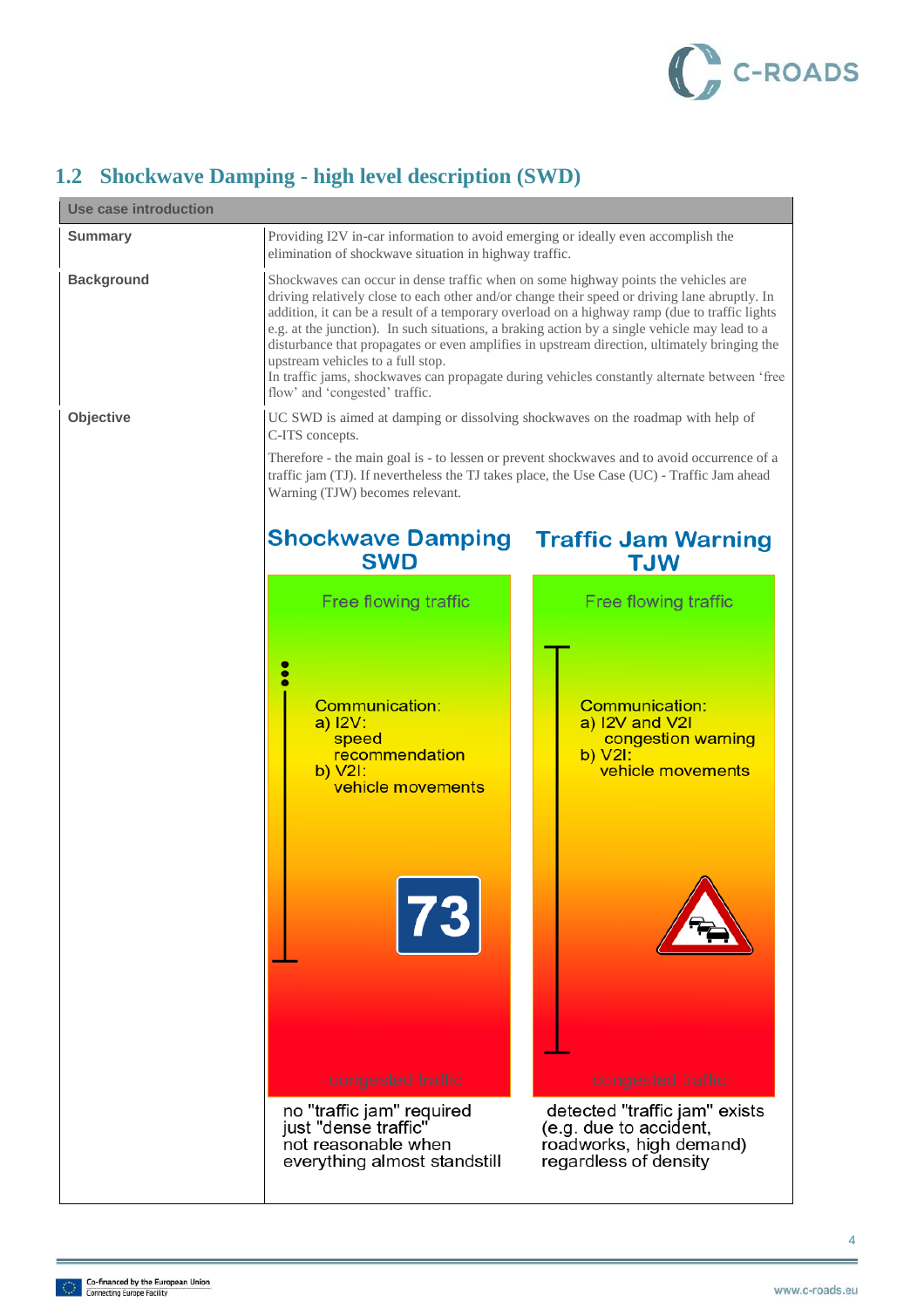

| <b>Desired behaviour</b>     | The ITS system: is analysing input data - cooperative vehicles data, conventional sensors<br>data and data from existing infrastructure (e.g. Traffic Control Centre (TCC), gantries) and<br>discover relevant situation (shockwave occurrence). Then it generates cooperative output<br>messages (for example IVI/DENM). Vehicle On-board Unit (OBU or V-ITS-S) receives the<br>recommended or mandatory speed or other advice for SWD. This information is aligned and<br>then forwarded to end users (ACC, HMI)<br>The road operator: discovers shockwave situation on HMI at ITS Central Station (C-ITS-<br>$S$ ).<br>The vehicle driver: adapts his/her driving behaviour/speed compliant to the applicable<br>driving regulations and any advice or guidance provided.<br>Adaptive Cruise Control (ACC) system: automatically adapts speed/driving lane to<br>avoid traffic jam occurrence. |
|------------------------------|---------------------------------------------------------------------------------------------------------------------------------------------------------------------------------------------------------------------------------------------------------------------------------------------------------------------------------------------------------------------------------------------------------------------------------------------------------------------------------------------------------------------------------------------------------------------------------------------------------------------------------------------------------------------------------------------------------------------------------------------------------------------------------------------------------------------------------------------------------------------------------------------------|
| <b>Expected benefits</b>     | Homogenous traffic flow without traffic jams/congestions leads to:<br>Economic benefits: saving resources, money and time, achievement of maximum road<br>capacity utilization.<br>Social benefits: traffic safety, reduced incidents.<br>Personal benefits: more comfortable driving.<br>Environment benefits: reduced $CO2$ emissions and environmental pollution.                                                                                                                                                                                                                                                                                                                                                                                                                                                                                                                              |
| <b>Use case description</b>  |                                                                                                                                                                                                                                                                                                                                                                                                                                                                                                                                                                                                                                                                                                                                                                                                                                                                                                   |
| <b>Situation</b>             | A vehicle brakes abruptly in dense traffic -> upstream traffic is affected -><br>$\mathbf{1}$ .<br>shockwave situation occurs -> ITS system tries to regulate situation<br>A slow vehicle changes lane in dense traffic -> upstream traffic is affected<br>2.<br>-> shockwave occurs -> ITS system tries to regulate situation<br>Temporary overload on a highway ramp takes place -> upstream traffic is<br>3.<br>affected -> shockwave situation occurs -> ITS system tries to regulate<br>situation                                                                                                                                                                                                                                                                                                                                                                                            |
| <b>Logic of transmission</b> | $V2I - broadcast$<br>I2V- broadcast                                                                                                                                                                                                                                                                                                                                                                                                                                                                                                                                                                                                                                                                                                                                                                                                                                                               |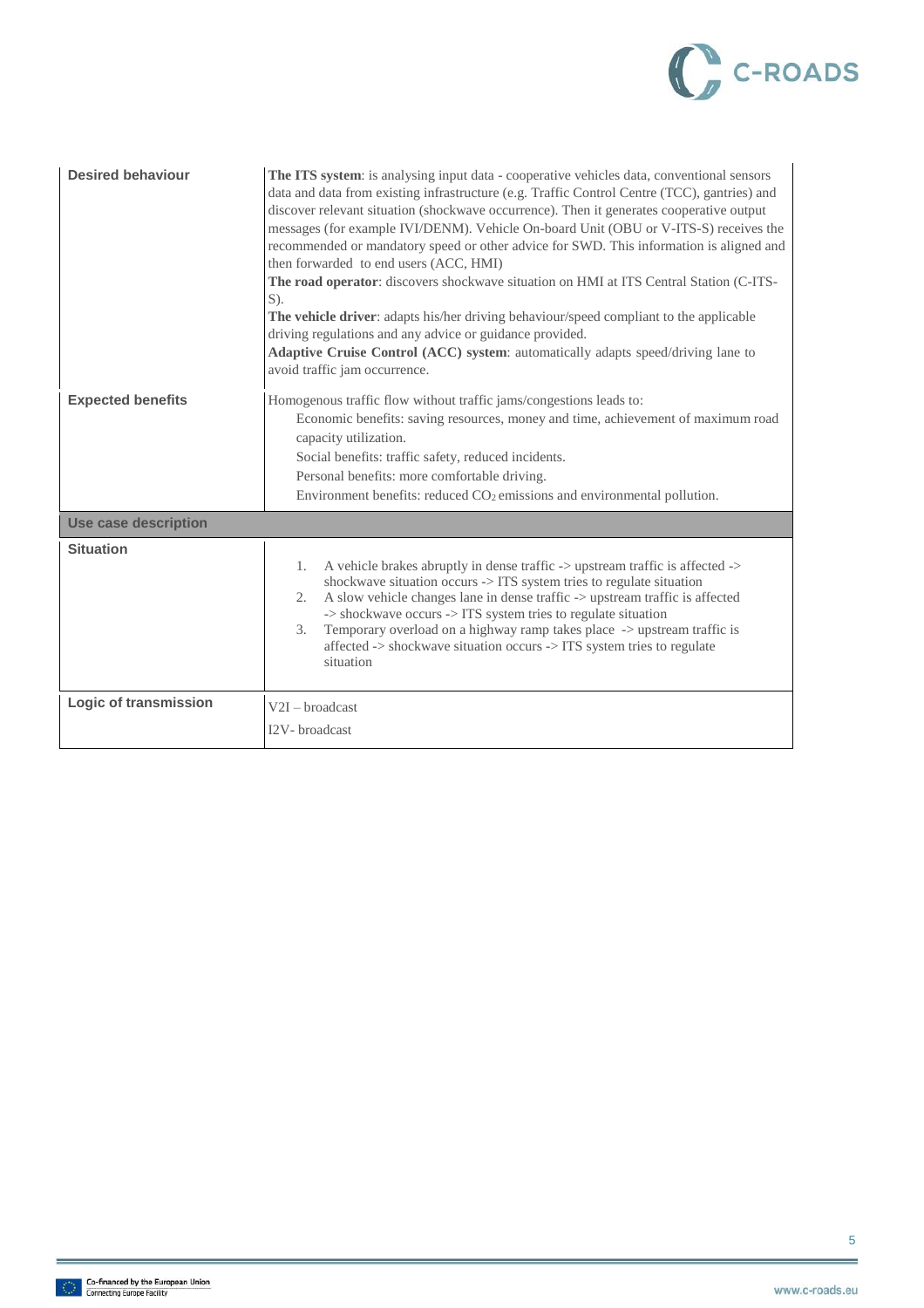# **C-ROADS**

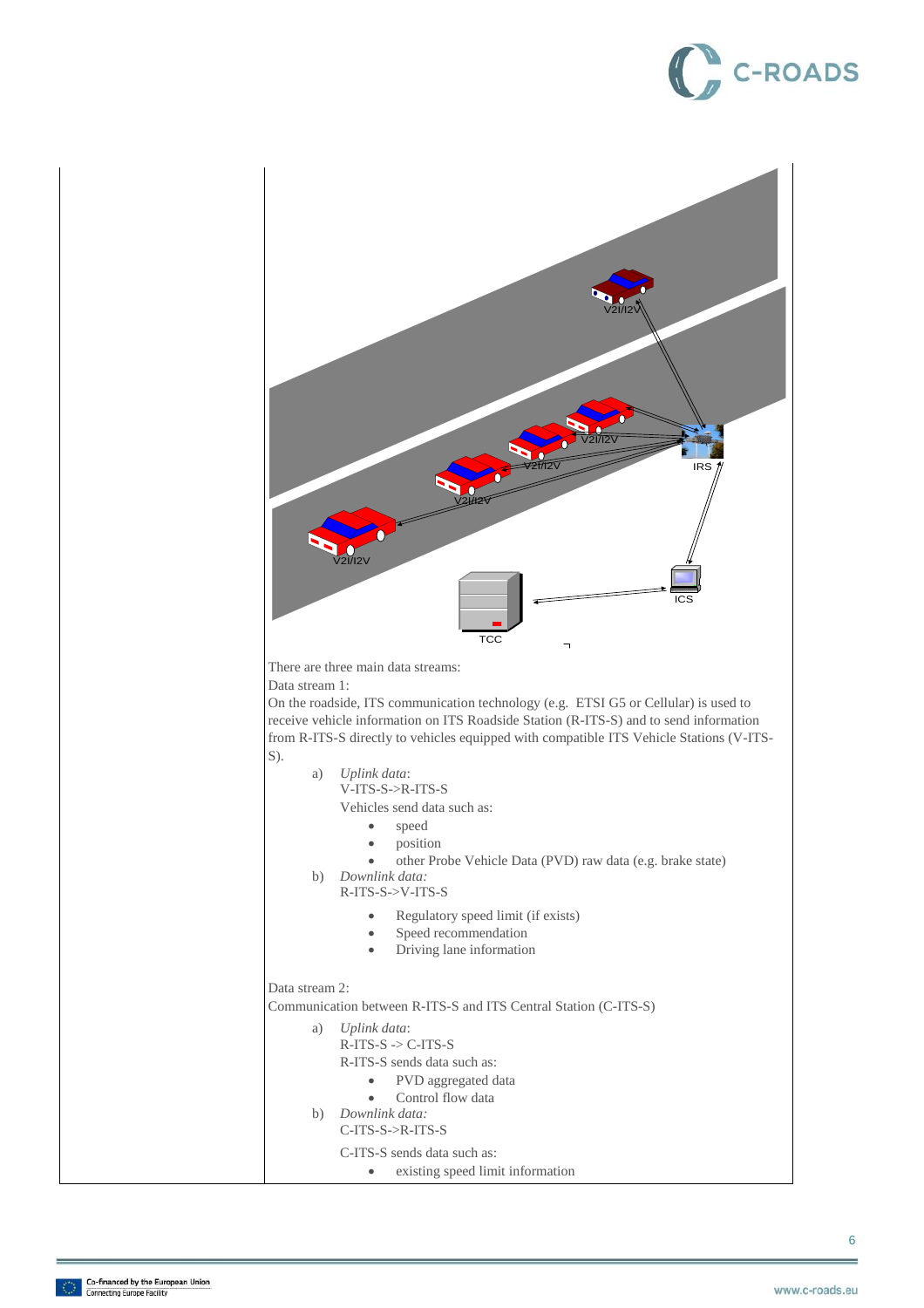

|                                           | speed recommendation as a result of performing SWD<br>algorithm<br>driving lane information                                                                                                                                                                                                                                                                                                                                                                     |
|-------------------------------------------|-----------------------------------------------------------------------------------------------------------------------------------------------------------------------------------------------------------------------------------------------------------------------------------------------------------------------------------------------------------------------------------------------------------------------------------------------------------------|
|                                           | Data stream 3:<br>Communication between C-ITS-S and Traffic Control Centre (TCC)                                                                                                                                                                                                                                                                                                                                                                                |
|                                           | Downlink data:                                                                                                                                                                                                                                                                                                                                                                                                                                                  |
|                                           | $TCC \rightarrow C-ITS-S$<br>conventional sensor data (cross-section measurement data)                                                                                                                                                                                                                                                                                                                                                                          |
|                                           | VMS data (if available)                                                                                                                                                                                                                                                                                                                                                                                                                                         |
| <b>Actors and relations</b>               |                                                                                                                                                                                                                                                                                                                                                                                                                                                                 |
|                                           | Vehicle ACC: receives SWD related input information, speed recommendation.<br>Automatically adapts car driving behavior to the scenario or/and forwards warning<br>information to HMI.<br>Vehicle driver: receives SWD related information, speed recommendation on the<br>$\bullet$<br>in-vehicle display. Adapts his/her driving behavior to the scenario.<br>Road operator: Registers (if exist) shown at C-ITS-S HMI shockwave<br>$\bullet$<br>information. |
|                                           | Service provider: disseminates SWD related information, to/from<br>٠                                                                                                                                                                                                                                                                                                                                                                                            |
|                                           | vehicles/drivers.<br>End user: trip planners may use speed information, and expected delays caused<br>٠<br>by these, to optimize their trip planning.                                                                                                                                                                                                                                                                                                           |
| <b>Scenario</b>                           | <b>Pre-Operation:</b>                                                                                                                                                                                                                                                                                                                                                                                                                                           |
|                                           | System Start and Initialisation,                                                                                                                                                                                                                                                                                                                                                                                                                                |
|                                           | Road segment configuration.                                                                                                                                                                                                                                                                                                                                                                                                                                     |
|                                           | <b>Operation:</b>                                                                                                                                                                                                                                                                                                                                                                                                                                               |
|                                           | Cooperative Vehicles send PVD raw data.<br>$\bullet$                                                                                                                                                                                                                                                                                                                                                                                                            |
|                                           | Existing highway infrastructure sends sensor and VMS data to TCC.<br>$\bullet$                                                                                                                                                                                                                                                                                                                                                                                  |
|                                           | R-ITS-S and TCC prepare and send data to SWD module on C-ITS-S. SWD<br>$\bullet$<br>module analyses input data and generate dependent on road situation<br>following control output.                                                                                                                                                                                                                                                                            |
|                                           | Depending on situation:                                                                                                                                                                                                                                                                                                                                                                                                                                         |
|                                           | - Low probability of shockwave:                                                                                                                                                                                                                                                                                                                                                                                                                                 |
|                                           | normal traffic flow - no action<br>$\bullet$                                                                                                                                                                                                                                                                                                                                                                                                                    |
|                                           | - High probability/occurrence of shockwave:                                                                                                                                                                                                                                                                                                                                                                                                                     |
|                                           | C-ITS-S sends relevant speed recommendations to R-ITS stations<br>allocated in shockwave affected segment of the highway.                                                                                                                                                                                                                                                                                                                                       |
|                                           | R-ITS stations disseminate ITS SWD messages<br>$\qquad \qquad \bullet$                                                                                                                                                                                                                                                                                                                                                                                          |
|                                           | V-ITS-S analyses and prepares information for end user (ACC, car<br>driver).                                                                                                                                                                                                                                                                                                                                                                                    |
|                                           | - Traffic jam took place:                                                                                                                                                                                                                                                                                                                                                                                                                                       |
|                                           | Use Case TJW will be activated.                                                                                                                                                                                                                                                                                                                                                                                                                                 |
|                                           | <b>Post-Operation:</b>                                                                                                                                                                                                                                                                                                                                                                                                                                          |
|                                           | End user (car driver, ACC) takes relevant actions<br>$\bullet$                                                                                                                                                                                                                                                                                                                                                                                                  |
|                                           | Shockwave is mitigated.                                                                                                                                                                                                                                                                                                                                                                                                                                         |
|                                           | Traffic flow is harmonised.                                                                                                                                                                                                                                                                                                                                                                                                                                     |
| <b>Display principle / Alert</b><br>logic | Triggering condition is – shockwave situation recognition on ICS.<br>Displayed Information - Speed recommendation on V-ITS-S display or ACC activation<br>on car control system.                                                                                                                                                                                                                                                                                |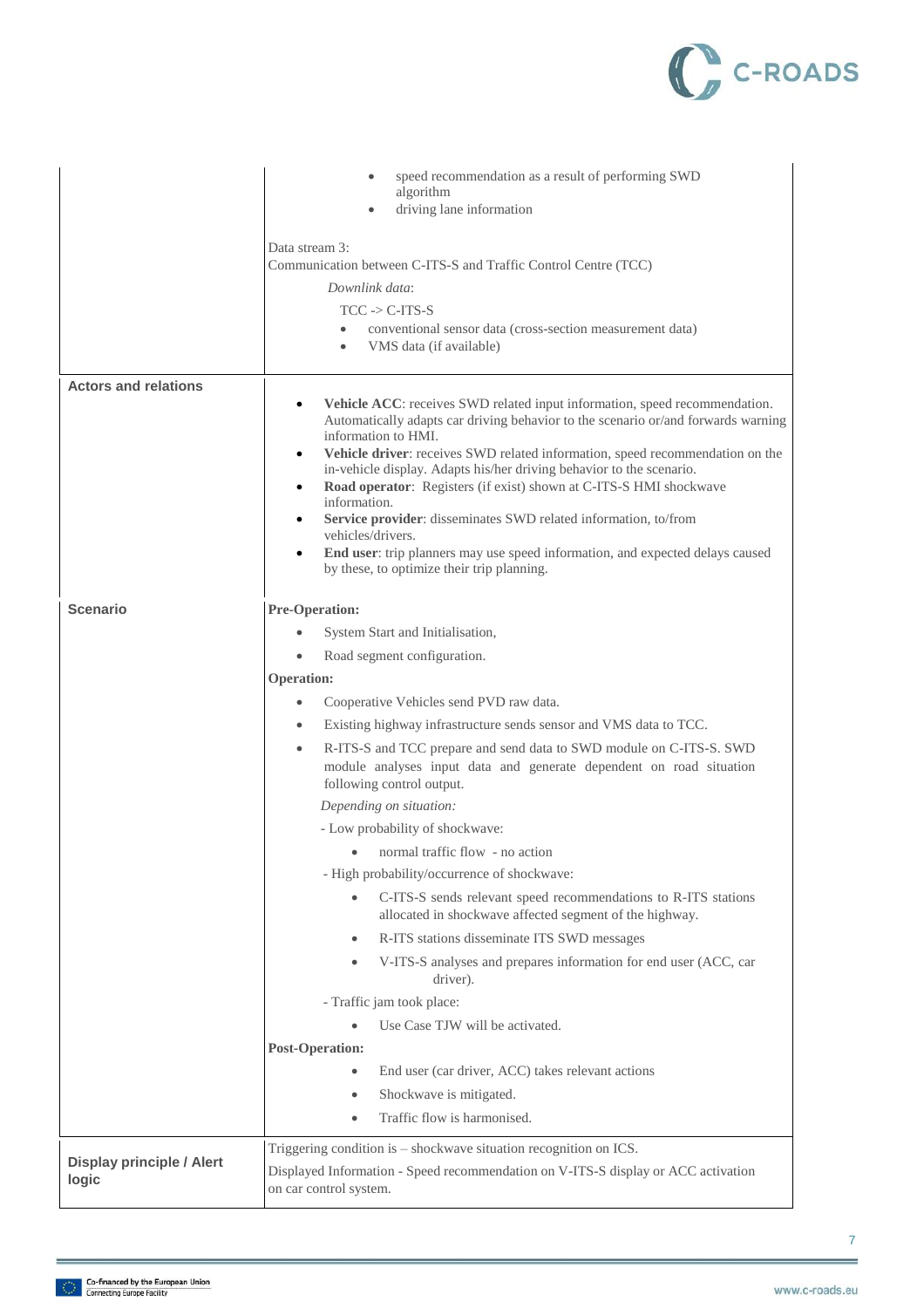# C-ROADS



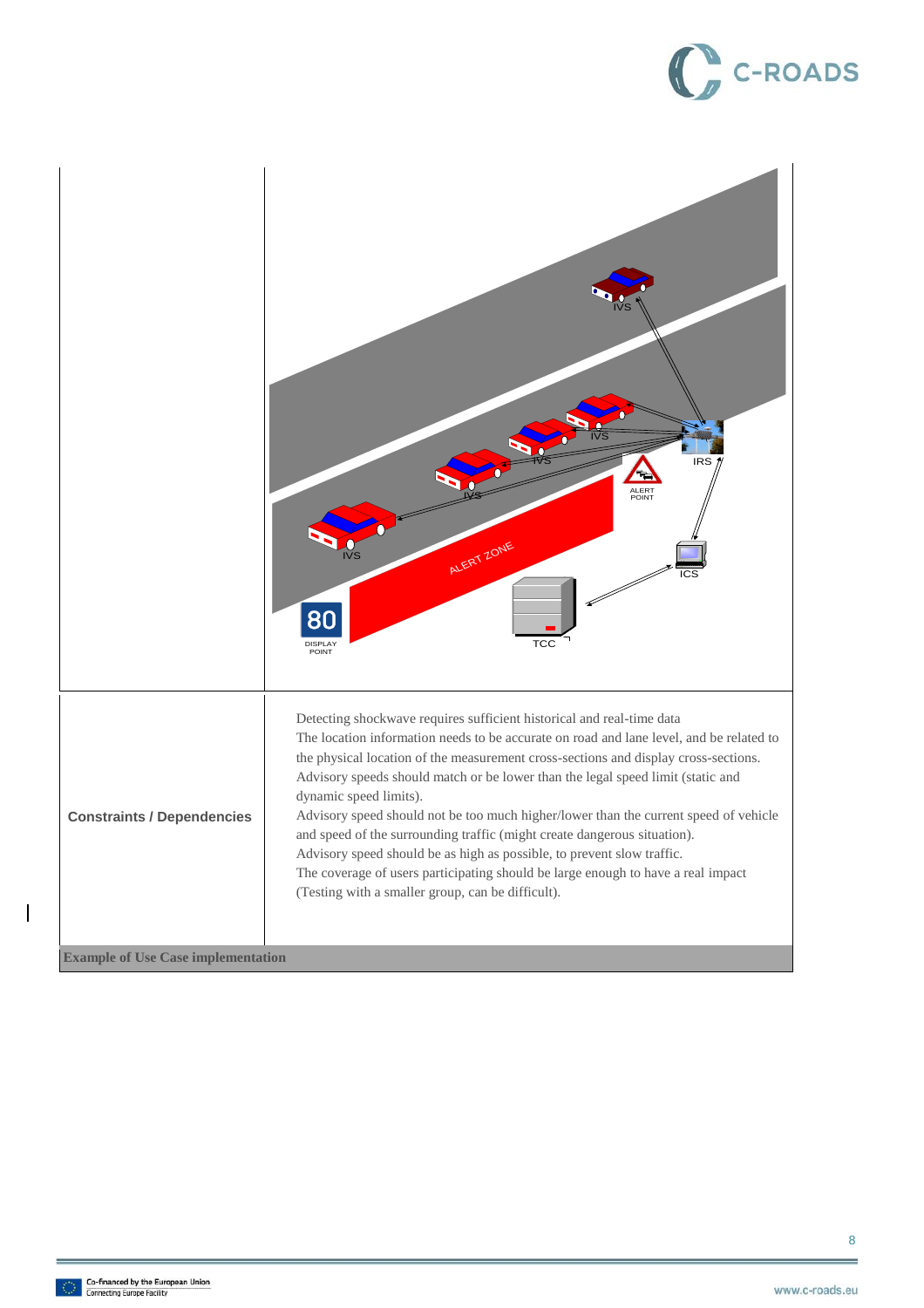# **C-ROADS**

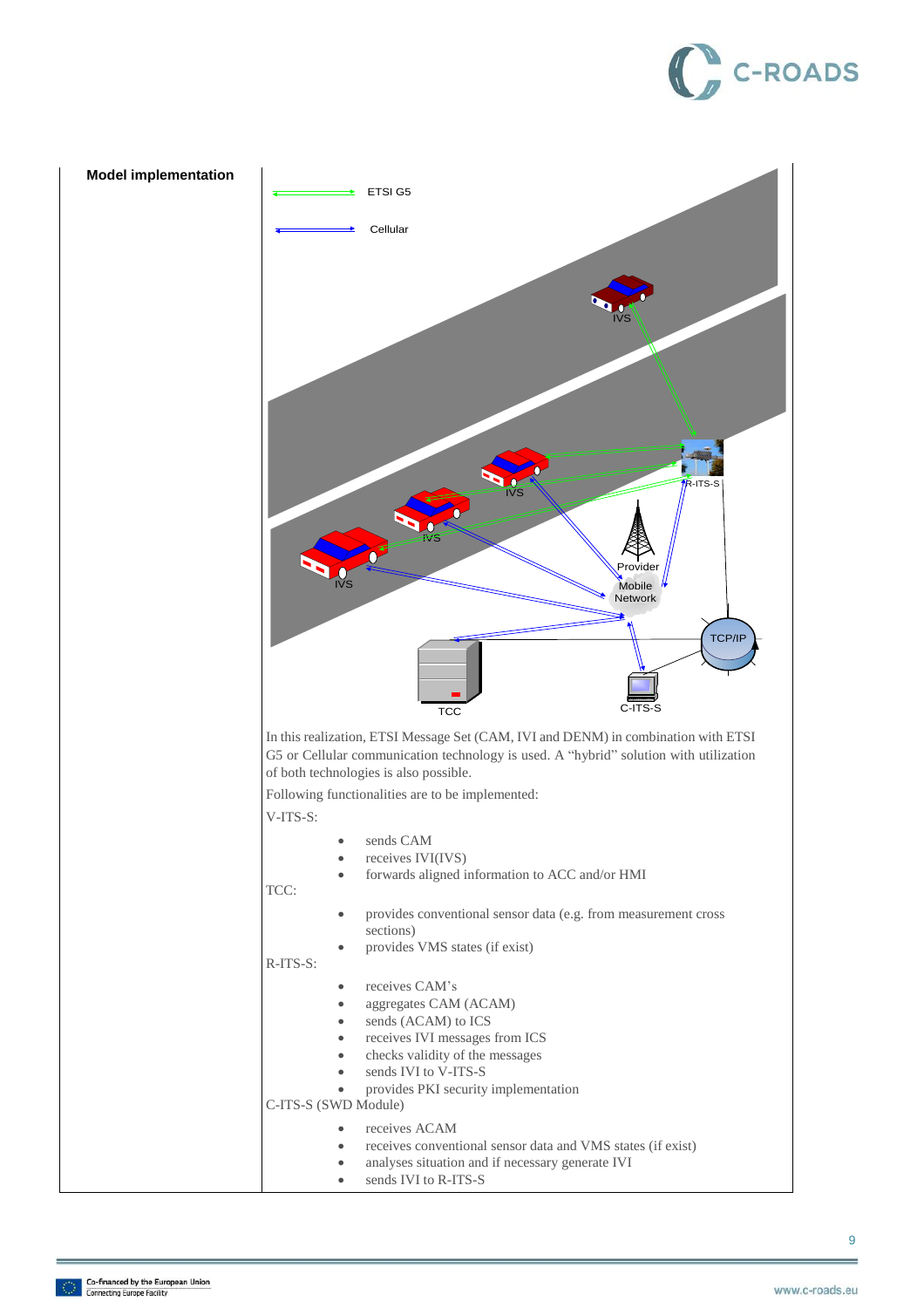

| <b>Example architecture</b><br><b>Functional and non-functional requirements (Example)</b><br><b>Sources of traffic</b><br>information | provides logging for operational monitoring<br>performs ITS management & configuration<br>PKI-Server (incorporated in TCC or C-ITS-S)<br>provision of certificates<br>provision of European Certificate Trust List (ECTL)<br>M3<br>(M2)<br>M4<br>TCC<br>Data Provider<br>Communication<br>Provider<br>V-ITS-S<br><b>Testvehicles</b><br>(M10)<br>(M1)<br>C-ITS-S<br>Stationary<br>R-ITS-S<br><b>M8</b><br>PKI-Server<br>$\langle n_2 \rangle$<br>115 internal interface<br>external interface (M14)<br>(sub-)module<br>Figure 1: Example - system architecture (Hessian pilot of C-Roads Germany)<br>Measurement Cross-Section (conventional sensors)<br>Virtual detection zones (CAM)<br>Display Cross-section data (VMS)<br>Topology of zones, sensor and detection areas (TCC/C-ITS-S)<br>Traffic statistic data (TCC/C-ITS-S) |                                                                                                                                                                                                                                                                                                                                                                                                                                                                                                                                   |
|----------------------------------------------------------------------------------------------------------------------------------------|-----------------------------------------------------------------------------------------------------------------------------------------------------------------------------------------------------------------------------------------------------------------------------------------------------------------------------------------------------------------------------------------------------------------------------------------------------------------------------------------------------------------------------------------------------------------------------------------------------------------------------------------------------------------------------------------------------------------------------------------------------------------------------------------------------------------------------------|-----------------------------------------------------------------------------------------------------------------------------------------------------------------------------------------------------------------------------------------------------------------------------------------------------------------------------------------------------------------------------------------------------------------------------------------------------------------------------------------------------------------------------------|
| <b>Standards</b>                                                                                                                       |                                                                                                                                                                                                                                                                                                                                                                                                                                                                                                                                                                                                                                                                                                                                                                                                                                   |                                                                                                                                                                                                                                                                                                                                                                                                                                                                                                                                   |
|                                                                                                                                        | <b>Topic</b>                                                                                                                                                                                                                                                                                                                                                                                                                                                                                                                                                                                                                                                                                                                                                                                                                      | <b>Document title</b>                                                                                                                                                                                                                                                                                                                                                                                                                                                                                                             |
|                                                                                                                                        | CAM                                                                                                                                                                                                                                                                                                                                                                                                                                                                                                                                                                                                                                                                                                                                                                                                                               | ETSI EN 302 637-02, ETSI TS 102 894-02                                                                                                                                                                                                                                                                                                                                                                                                                                                                                            |
|                                                                                                                                        | <b>DENM</b>                                                                                                                                                                                                                                                                                                                                                                                                                                                                                                                                                                                                                                                                                                                                                                                                                       | ETSI EN 302 637-3                                                                                                                                                                                                                                                                                                                                                                                                                                                                                                                 |
|                                                                                                                                        | IVI                                                                                                                                                                                                                                                                                                                                                                                                                                                                                                                                                                                                                                                                                                                                                                                                                               | ISO TS 102 321                                                                                                                                                                                                                                                                                                                                                                                                                                                                                                                    |
|                                                                                                                                        |                                                                                                                                                                                                                                                                                                                                                                                                                                                                                                                                                                                                                                                                                                                                                                                                                                   |                                                                                                                                                                                                                                                                                                                                                                                                                                                                                                                                   |
| <b>Additional information</b>                                                                                                          |                                                                                                                                                                                                                                                                                                                                                                                                                                                                                                                                                                                                                                                                                                                                                                                                                                   |                                                                                                                                                                                                                                                                                                                                                                                                                                                                                                                                   |
| <b>Sources used</b>                                                                                                                    | $\bullet$<br>$\bullet$<br>$\bullet$<br>$\bullet$                                                                                                                                                                                                                                                                                                                                                                                                                                                                                                                                                                                                                                                                                                                                                                                  | EU Documents: (https://www.c-roads.eu/platform.html)<br><b>National Documents:</b><br>Dutch C-ITS Corridor (https://itscorridor.mett.nl)<br>Talking Traffic Innovation Partnership (http://www.beterbenutten.nl/talking-<br>traffic).<br>C-Roads_BE-Flanders UseCases.pdf (currently only in controlled circulation)<br>Activity 3_C-ROADS_Hessen_Sub-Activity_Specification_3.5 - Shockwave<br>Damping.doc (currently only in controlled circulation)<br>C-ROADS SPAIN Mediterranean Pilot (Catalan sub pilot) Shockwave Damping |